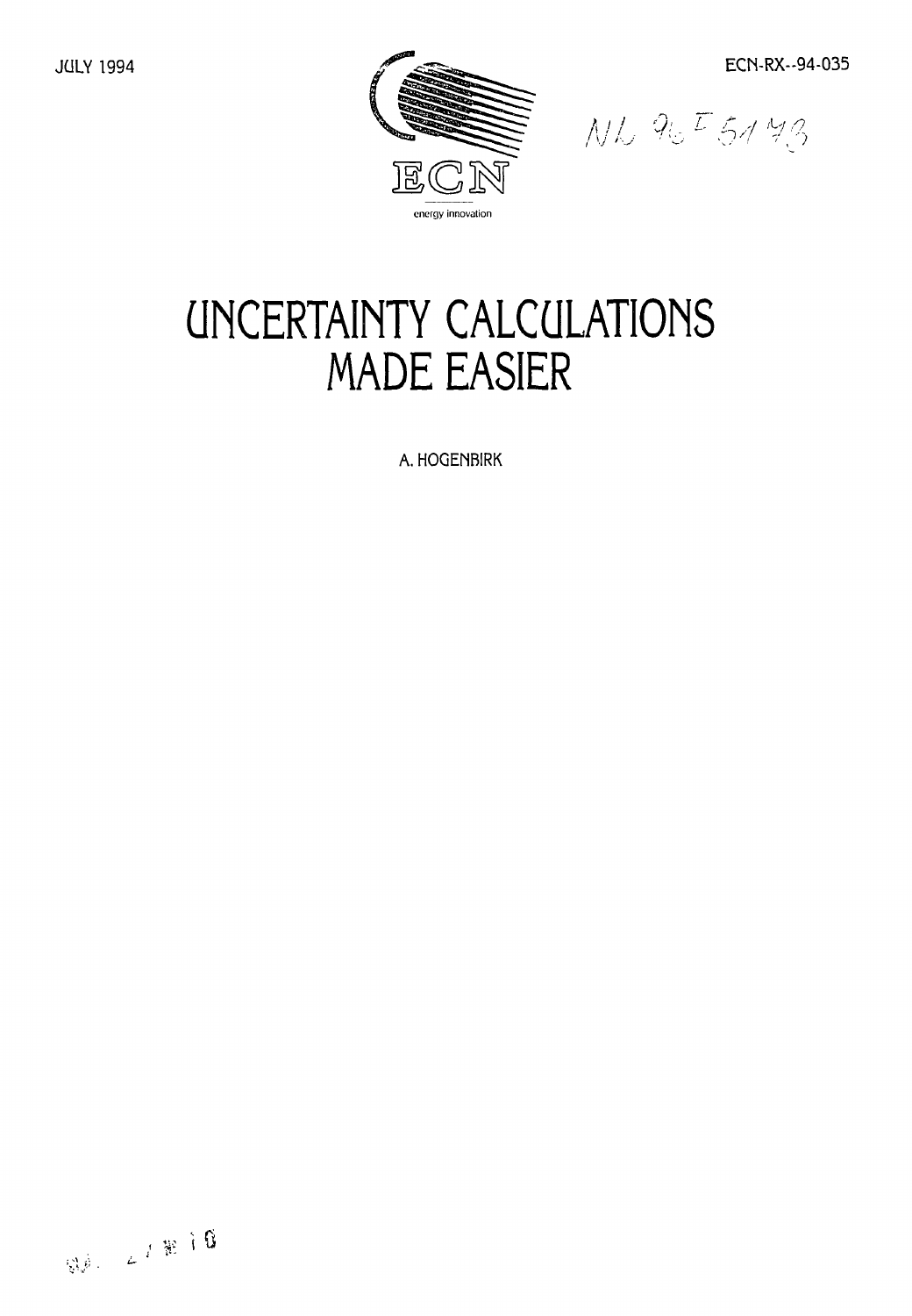The Netherlands Energy Research Foundation ECN is the leading institute in the Netherlands for energy research. ECN carries out basic and applied research in the fields of nuclear energy, fossil fuels, renewable energy sources, policy studies, environmental aspects of energy supply and the development and application of new materials.

ECN employs more than 900 staff. Contracts are obtained from the government and from national and foreign organizations and industries.

ECN's research results are published in a number of report series, each series serving a different public, from contractors to the international scientific world.

This RX-series is used for publishing pre-prints or reprints of articles that will be or have been published in a journal, or in conference or symposium proceedings.

Please do not refer to this report but use the reference provided on the title page: 'Submitted for publication to ...' or 'Published in ...'.

Het Energieonderzoek Centrum Nederland (ECN) is het centrale instituut voor onderzoek op energiegebied in Nederland. ECN verricht fundamenteel en toegepast onderzoek op het gebied van kernenergie, fossiele-energiedragers, duurzame energie, beleidsstudies, milieuaspecten van de energievoorziening en de ontwikkeling en toepassing van nieuwe materialen.

Bij ECN zijn ruim 900 medewerkers werkzaam. De opdrachten worden verkregen van de overheid en van organisaties en industrieën uit binnen- en buitenland.

De resultaten van het ECN-onderzoek worden neergelegd in diverse rapportenseries, bestemd voor verschillende doelgroepen, van opdrachtgevers tot de internationale wetenschappelijke wereld.

Deze RX-serie wordt gebruikt voor het uitbrengen van pre-printsof reprints van artikelen die in een tijdschrift of in proceedings van conferenties of symposia (in definitieve vorm) zullen verschijnen of al zijn verschenen.

Gelieve niet te refereren aan het rapportnummer, maar de verwijzing te gebruiken die hiernaast op de titelpagina figureert: 'Voor publikatie aangeboden aan ..: of 'Verschenen in ...'.

Netherlands Energy Research Foundation ECN P.O. Box 1 NL-1755ZG Petten the Netherlands Telephone :+31 2246 49 49 Fax  $: +31$  2246 44 80

This report is available on remittance of Dfl. 35 to: ECN, General Services, Petten, the Netherlands Postbank account No. 3977703. Please quote the report number.

© Netherlands Energy Research Foundation ECN © Energieonderzoek Centrum Nederland

Energieonderzoek Centrum Nederland Postbus 1 I755ZG Petten Telefoon : (02246) 49 49 Fax : (02246) 44 80

Dit rapport is te verkrijgen door het overmaken van f35,-- op girorekening 3977703 ten name van: ECN, Algemene Diensten te Petten onder vermelding van het rapportnummer.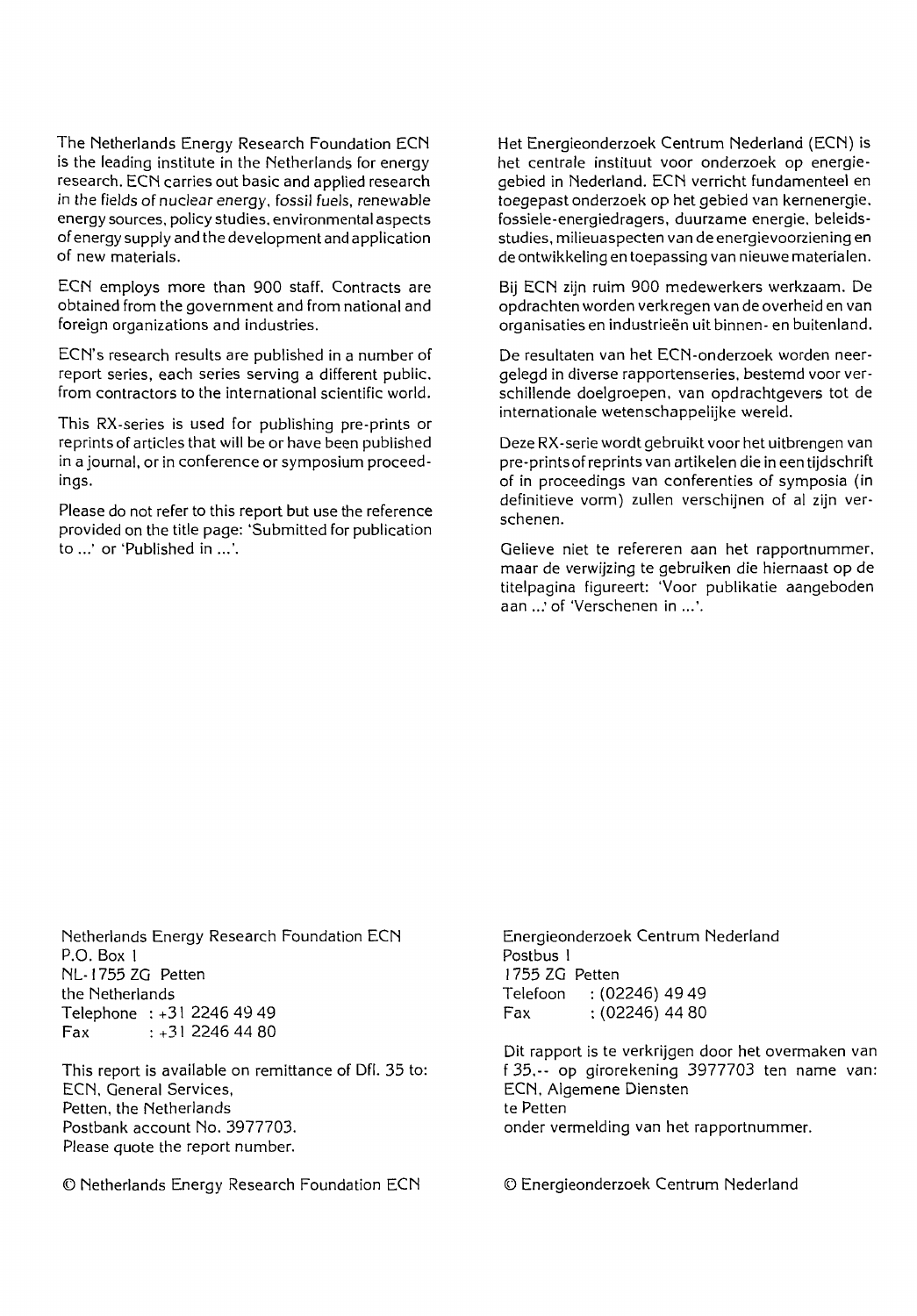



# **UNCERTAINTY CALCULATIONS MADE EASIER**

R: FI DE008129109

**A. HOQENBIRK**

**CONTRIBUTION TO 8TH INTERNATIONAL CONFERENCE ON RADIATION SHIELDING APRIL 24-28,1994, ARLINGTON, TEXAS**

NEXT PAGE(S) left BLANK.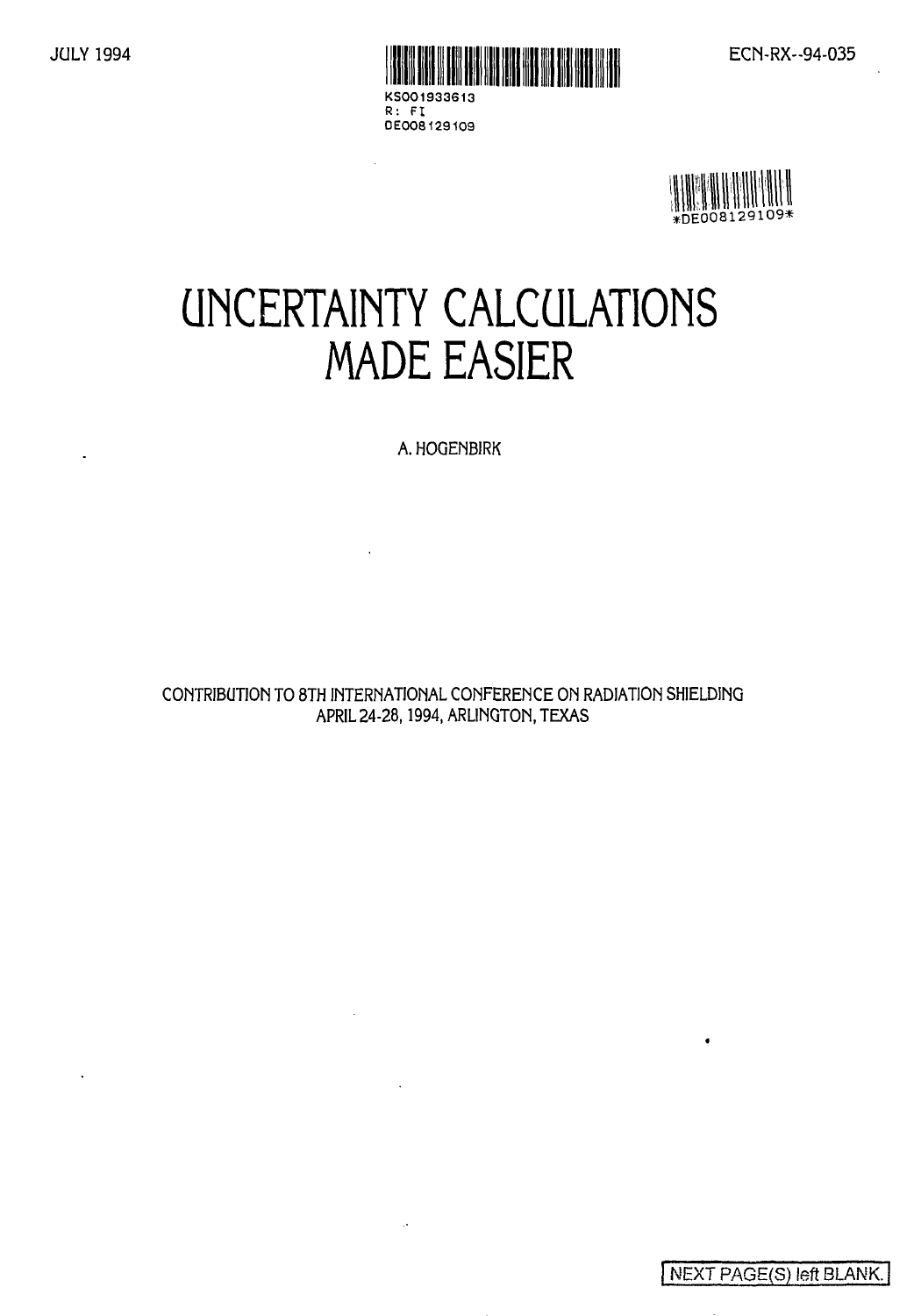# *Contribution to ^International Conference on RADIATION SHIELDING April 24-28,1994, Arlington, Texas*

# UNCERTAINTY CALCULATIONS MADE EASIER

Alfred Hogenbirk Netherlands Energy Research Foundation ECN P.O. Box 1 1755 ZG Petten The Netherlands tel. (+31)2246 4051

# ABSTRACT

In this paper the results are presented of a neutron cross section sensitivity/uncertainty analysis performed in a complicated 2D model of the NET shielding blanket design inside the ITER torus design, surrounded by the cryostat/biological shield as planned for ITER. The calculations were performed with a code system developed at ECN Petten, with which sensitivity/uncertainty calculations become relatively simple.

In order to check the deterministic neutron transport calculations (performed with DORT), calculations were also performed with the Monte Carlo code MCNP. Care was taken to model the 2.0 cm wide gaps between two blanket segments, as the neutron flux behind the vacuum vessel is largely determined by neutrons streaming through these gaps. The resulting neutron flux spectra are in excellent agreement up to the end of the cryostat. It is noted, that at this position the attenuation of the neutron flux is about 11 orders of magnitude.

The uncertainty in the energy integrated flux at the beginning of the vacuum vessel and at the beginning of the cryostat was determined in the calculations. The uncertainty appears to be strongly dependent on the exact geometry: if the gaps are filled with stainless steel, the neutron spectrum changes strongly, which results in an uncertainty of 70% in the energy integrated flux at the beginning of the cryostat in the no-gap-geometry, compared to an uncertainty of only *5%* in the gap-geometry. Therefore, it is essential to take into account the exact geometry in sensitivity/uncertainty calculations.

Furthermore, this study shows that an improvement of the covaraince data is urgently needed in order to obtain reliable estimates of the uncertainties in response parameters in neutron transport calculations.

## 1 INTRODUCTION

In the design of a next-step fusion device, like ITER, it is of vital importance that uncertainties may be attached to parameters determined in shielding calculations. Therefore, in the framework of the European Fusion File (EFF) project much attention was given in the last few years to sensitivity and uncertainty calculations. This resulted at ECN Petten in the development of a code system (mainly consisting of adjusted existing codes), with which it is possible to determine sensitivities and uncertainties for response parameters in 2 dimensional (2D) shielding calculations. The 2D sensitivity and uncertainty code SUSD [1] plays a main role in this code system.

A major achievement is the use of uncertainty data (more generally, covariance data) for angular- and energy distributions. Processing of these data from basic nuclear data (section MF34 and MF35 of the evaluated nuclear data file (ENDF), respectively) is possible with the cross section processing code NJOY [2] using modules from the modified SUSD code package.

Uncertainty data for angular- and energy distributions (SAD- and SED data, respectively) are usually not present on even the most recent releases of evaluated nuclear data files, such as ENDF/B-VI, EFF-2 and JENDL-3. The European EFF-2 evaluation is an exception, however, as for the main structural materials (Fe, Cr and Ni) uncertainty data for angular distributions were evaluated for energies  $E_n > 0.8$  MeV.

In order to show the usefulness of sensitivity/uncertainty calculations for realistic designs, in this paper results are presented of calculations performed for two different shielding designs for a next-step fusion reactor:

- an elaborate design, in which gaps between adjacent blanket segments of the fusion reactor were taken into account ("gap-geometry")
- the same design, in which the gaps were filled with stainless steel ("no-gap-geometry").

It appears, that the uncertainty in relevant response parameters is strongly dependent on the exact geometry and may be as large as 70% (no-gap-geometry) or as small as 5% (gapgeometry) for the same parameter. A significant contribution will be due to uncertainties in angular- and energy distributions of scattered neutrons. Data needed for the latter type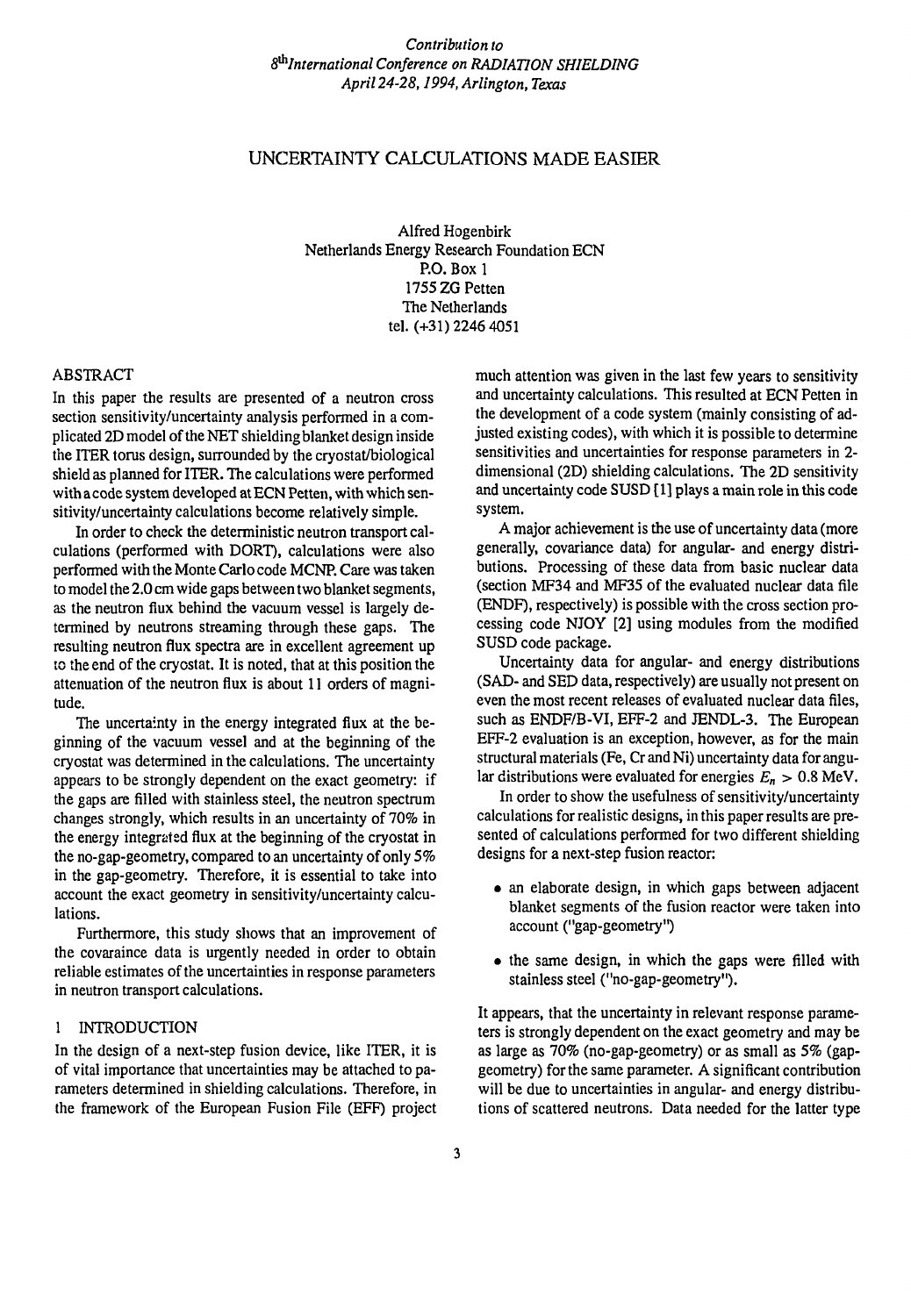of analysis are still lacking for most elements in nearly all evaluations. However, they are urgently needed for accurate analyses.

#### 2 COMPUTATIONAL DETAILS

# 2.1 Theoretical basis

The basic theory of sensitivity and uncertainty calculations can be found in the literature [3-5]. Only those quantities needed for the work presented in this paper are touched upon in this section.

First of all the response parameter *R* should be defined, which is a function of the neutron flux  $\phi_n$  at a certain position. Interesting response parameters may be the energy integrated flux, the nuclear heating or the nuclear damage.

Once the response parameter has been defined, it should be used as a neutron source in an adjoint neutron transport calculation. Forward and adjoint angular fluxes can then be used to compute sensitivities and uncertainties.

A good insight in which cross sections at which energies play an important part in the sensitivity of a specific response parameter is obtained by a comparison of *sensitivity profiles* for different cross sections.

A sensitivity profile  $P_{\Sigma_i}^s$  for a given response parameter *R* and cross section  $\Sigma_i$  is defined as [6]

$$
P_{\Sigma_i}^g = \frac{\delta R}{R} / \frac{\delta \Sigma_i^g}{\Sigma_i^g} \tag{1}
$$

with *g* the neutron energy group index. Thus,  $P^g_{\Sigma}$  indicates the relative change in a response parameter *R* due to a relative change in  $\Sigma_i$  at energy  $E_g$ .

A useful quantity is the *integrated sensitivity*  $S_{\Sigma_i}$ , defined as

$$
S_{\Sigma_i} = \sum_{g} P_{\Sigma_i}^g.
$$
 (2)

The integrated sensitivity can be interpreted as the fractional change of a response parameter *R* as a result of a fractional change of cross section  $\Sigma_i$  in *all* energy groups.

Final uncertainties are determined by the magnitude of the sensitivity profiles as well as by the values of the covariance matrix elements. It can be derived (see [6]), that the relation between the sensitivity profile  $P_{\Sigma_l}^{\mathbf{e}}$  and the resulting relative uncertainty  $\frac{\Delta R}{R}$  is given by

$$
(\frac{\Delta R}{R})^2 = \sum_{i} \sum_{j} \sum_{g} \sum_{g'} P_{\Sigma_i}^g P_{\Sigma_j}^{g'} \frac{Cov(\Sigma_i^g, \Sigma_j^{g'})}{\Sigma_i^g \Sigma_j^{g'}} \tag{3}
$$

Covariance matrices may be found on the evaluated data files. For this work a processed library was used (ZZ-VITAMIN-J/COVA), which was obtained from the NEA Data Bank.

#### 2.2 Code system

An outline of the code system used in this analysis is given in fig. 1. The 2D sensitivity/uncertainty code SUSD [1,7] plays a central role in this system. It is noted, that several modules

of the cross section processing code NJOY [2] and two modules of the SUSD-package (i.e. GROUPSR and SEADR) are needed in order to produce libraries for use in SUSD. Neutron transport calculations may be performed with standard codes (ANISN [8] or ONEDANT [9] for ID calculations, DORT [10] or TWODANT [11] for 2D calculations).

The code system shown in fig. 1 was developed at ECN Petten. It mainly consists of existing codes, which were adjusted in order to enable a good communication between the codes. Especially large modifications were applied to SUSD, SEADR and GROUPSR.

The code SUSD is probably the most sophisticated sensitivity/uncertainty code to date. Various kinds of cross section sensitivities/uncertainties can be treated. Moreover, a calculation is possible of uncertainties due to uncertainties in energy- and angular distributions of scattered neutrons (SED- and SAD-uncertainties, respectively). The contribution of the latter kind of uncertainties to the uncertainty in a response parameter may be large, but only very few codes exist which can treat SED/SAD-uncertainties.

#### 3 SAMPLE CASE

As an interesting sample case a complete sensitivity/uncertainty analysis was performed for a 2D model of the NET shielding-blanket design inside the ITER torus-design, surrounded by the cryostat/biological shield as planned for ITER. In this specific geometry a difficulty is present, as the outboard blanket segments are separated by gaps with a width of 2.0 cm. This implies, that for neutron transport calculations the gap region has to be taken into account very accurately, as most of the radiation transport will take place through these gaps. A schematic diagram of the geometry is given in fig. 2.

In order to study the effect of the presence of these gaps on radiation levels outside the torus, neutron transport calculations were performed for two closely related geometries:

- one in which the gaps are present ("gap-geometry")
- one in which the gaps are filled with stainless steel ("nogap-geometry").

Sensitivity/uncertainty calculations were performed for both geometries, using the code system described in section 2. Response parameters were taken to be the energy-integrated neutron flux at the beginning of the vacuum vessel (important for the welds of the vacuum vessel) and at the beginning of the cryostat (important for the dose rate outside the reactor).

#### 3.1 Geometry

Only a concise description of the geometry is given in this section. More details can be found in [12]. According to the drawings obtained from the NET-team, the shielding-blanket geometry consists of toroidal stainless steel sections with incorporated cooling-channels.

The gap and the blanket section nearest to the gap were modelled as accurately as possible, correctly representing the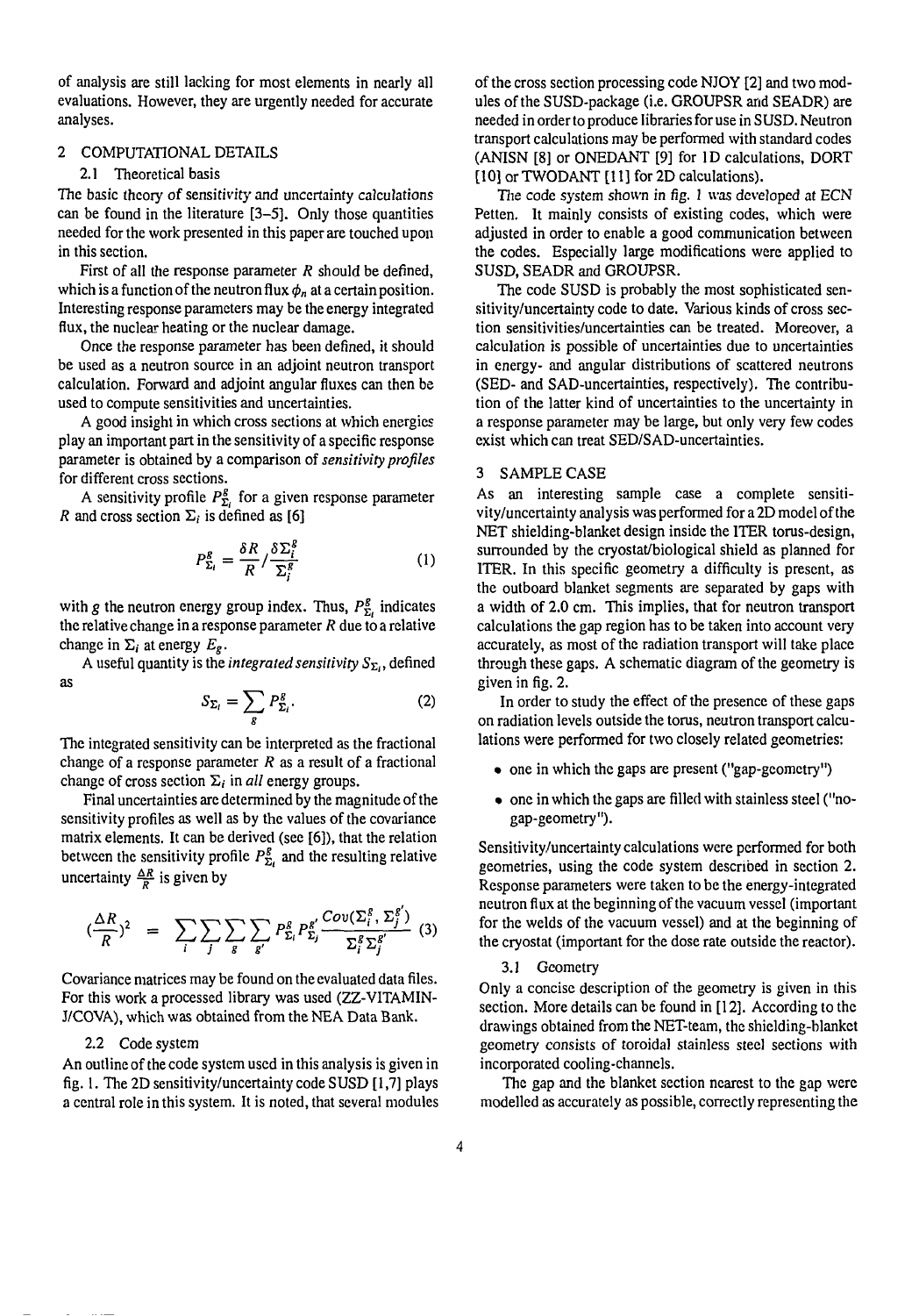

**Figure I: Code system used for the sensitivity and uncertainty calculations.**

cooling-channels. The remaining blanket sections containing steel and cooling-water were homogenised into "onion-skin" wise material-zones.

The backplate was modelled in an analogous way. The second section, which consists of vertical cooling pipes surrounded by steel pebbles, was homogenised.

A simple "onion-skin" type model of the inboard blanket/first wall was included in order to obtain the correct backscatter contribution from the inboard region.

The ITER design of the vacuum-vessel is a complicated structure with a large number of penetrations. In this shielding problem, the vacuum vessel was approximated by a simple "onion-skin" type geometry.

The TF-coils are not of interest for this study, thus they were removed from our model. With respect to the biological shielding this is an acceptable conservative approximation.

The cryostat/biological shield is, apart from the penetrations, a simple geometry consisting of a concrete wall lined at the inside with a steel layer of 6 mm thickness. The main function of the cryostat as a shield will be to reduce the *y*dose rate outside the cryostat after shut-down. The thickness chosen in our model (170 cm) is based on preliminary MCNP calculations.

As a simple "onion-skin" type model for the vacuum vessel is used, the toroidal symmetry of our model is determined by the 48 outer blanket-segments. Thus the model could be restricted to half a blanket segment, spanning a toroidal interval of 3.75°, which is 1/96<sup>th</sup> part of the torus, see fig. 2.

The 14 MeV neutron-source distribution of the plasma was represented by an isotropic volume source at  $r =$  $611 - 620$  cm, resulting in an average neutron wall loading of 1 MW/m<sup>2</sup>.

#### 4 2D DETERMINISTIC CALCULATIONS WITH DORT

2D deterministic neutron transport calculations were performed using the code DORT. This code was chosen as it has the provision to use biased quadratures, which are indispensable in this study. For details see [12].

#### 4.1 Spatial and angular discretisation

A detailed spatial- and angular- discretisation was determined in order to guarantee sufficient accuracy for the radiation leakage through the gaps and the deep penetration through the blanket, vessel and cryostat/shield. In the 2D-calculations with DORT the torus was modelled in  $(r, \theta)$  geometry. Therefore, the cooling-pipes in the first blanket-section (i.e. nearest to the segment-gap) could not be modelled exactly. The spatial mesh was defined in such a way, that each cooling-pipe is enclosed by a spatial  $(r, \theta)$  mesh, in which the amount of water and steel was homogenised.

The number of the radial mesh-intervals, required to obtain the correct radial flux-attenuation, was determined by performing test calculations with the one-dimensional transport code ANISN [8] in a ID representation of the torus and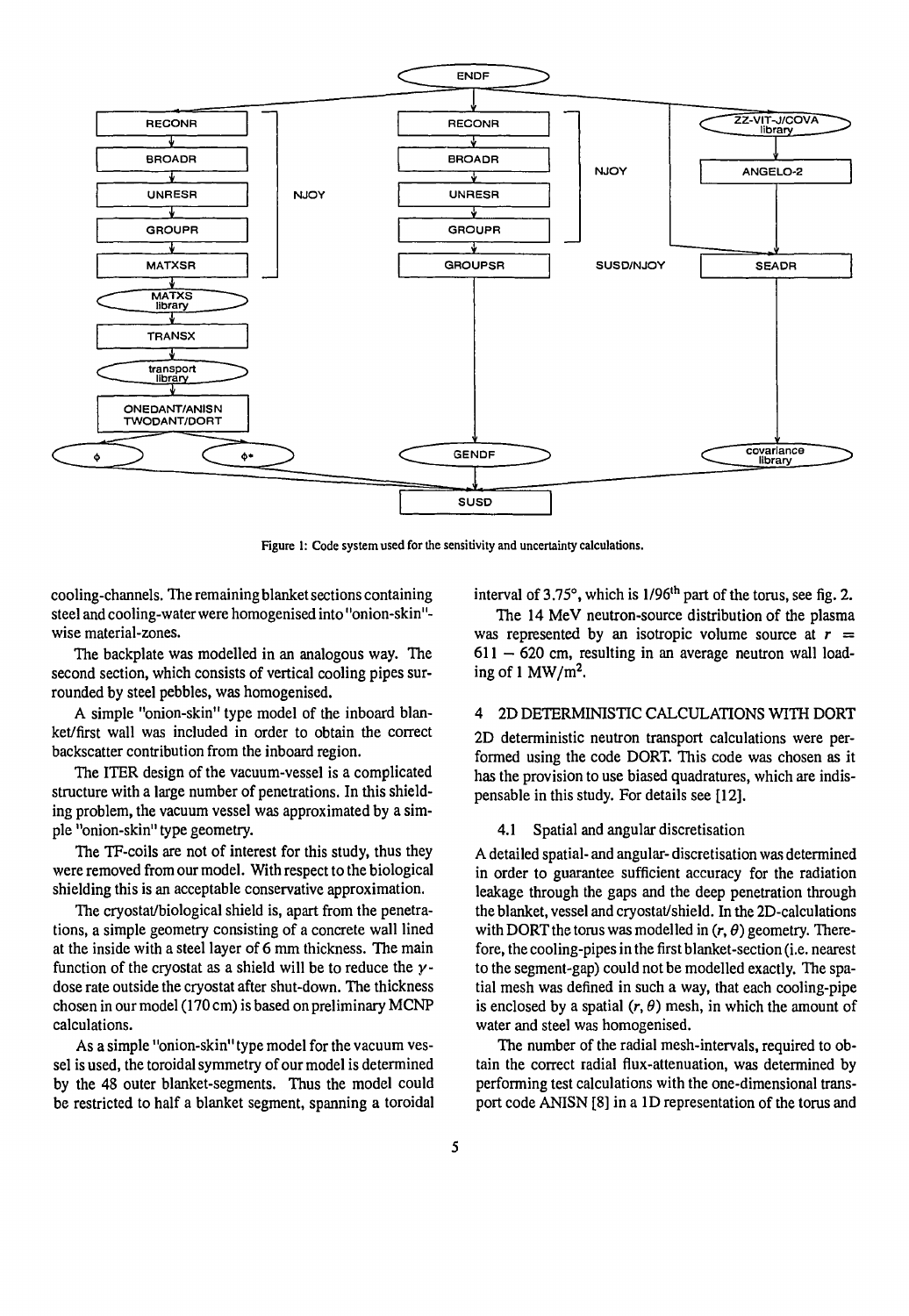

Figure 2: 2D geometrical model used for the description of the NET/ITER torus/vacuum vessel/cryostat/biological shield. The picture is distorted in order to show more detail in the toroidal direction. The planes shown are used in the MCNP calculations as splitting planes, and do not necessarily define material zones. The inboard blanket is indicated by 1, the plasma region by 2, the neutron source by 3, the gap by 4, the vacuum vessel by 5, the outboard blanket by 6, the region between vacuum vessel and cryostat by 7 and the cryoslat by 8.

cryostat, in which the number of mesh-intervals was gradually increased. In the final calculations radial mesh-intervals of 2 to 3 cm were used for the material zones and intervals of 20 cm or smaller were used for the plasma- and void- regions.

Toroidally the geometry was subdivided in 11 meshintervals ( $\tau = \tau_1$  to  $\tau = \tau_{11}$ ). The first interval exactly spans the segment-gap. The adjacent blanket section was subdivided in three intervals. The next 6 toroidal intervals each span one blanket section (with a width of approximately 6 cm), whereas the last toroidal interval spans the 8<sup>th</sup> and half of the 9<sup>th</sup> blanket section.

In order to calculate the radiation-leakage through the gaps, a biased angular-quadrature set is required which is biased towards the  $(r, z)$  plane to ensure a sufficient number of discrete directions passing through the gaps. A symmetric *Ss* quadrature set was used as a starting point. The biased quadrature set was obtained by replacing at each  $\eta_i$ -level  $(r_i)$  is the direction-cosine with respect to the Z-axis at level *j* where  $j = 1, n/2$  ) the discrete direction of the  $S_n$  set nearest to the  $(r, z)$  plane by  $NL(> 1)$  new directions. These were distributed quadratically over the azimuthal angle *a,* such that the distribution is denser towards the  $(r, z)$  plane  $(\cos \alpha = \mu/\sqrt{1 - \eta^2})$ , where  $\mu$  is the direction-cosine with respect to the  $r$ -axis.) The weights of these new directions were determined in such a way, that for the resulting biased set the diffusion condition still holds.

In order to determine the value of *NL* required to treat the gaps in sufficient detail, several biased sets for increasing values of NL were produced. The calculated attenuation over the gap converged at  $NL \approx 27$ . Therefore in the calculations a biased set was used with 464 directions instead of the 160 directions for the symmetric  $S_8$  quadrature set.

#### 4.2 Cross section data

The group-constants used in the  $S_n$ -calculations were derived from the MAT175 (JEF/EFF-1) library [13] (which is in the 175 group VITAMIN-J group-structure), using the processing-code TRAMIX [14] for mixing, collapsing and self-shielding. A library in a 33 group structure was used, which appears to give a good agreement with a library in the 100 group GAM-II structure in a simplified ID geometry.

It is known from previous studies that in order to describe neutron deep penetration correctly it is essential to take selfshielding explicitly into account. Therefore, self-shielded cross sections were used for all mixtures used in this study.

## 4.3 Adjoint neutron transport calculations

Adjoint neutron transport calculations were performed with DORT for both response parameters in both the gap-geometry and the no-gap-geometry. The code was used in the forward mode, using adjoint libraries produced by TRAMIX.

# 5 2D MONTE CARLO CALCULATIONS WITH MCNP

# 5.1 Geometrical model

In order to check the results from the deterministic calculations 2D Monte Carlo neutron transport calculations were performed as well, using MCNP4 [15].

An accurate estimate of the number of neutrons passing through the gaps is required for a reliable calculation of the response parameters. Therefore, a Monte Carlo calculation without biasing neutrons into the direction of the gaps and, in the gaps, into the direction of the cryostat, is not adequate.

As it is required that a large number of neutrons start from the gap region of the surface of the outboard first wall, we chose to subdivide the complete geometry, as given in fig. 2, in three separate regions:

- I the segment gap region,
- II the neighbouring blanket-slab region (in this region the water-cooling tubes are modelled explicitly),
- III the remaining blanket region.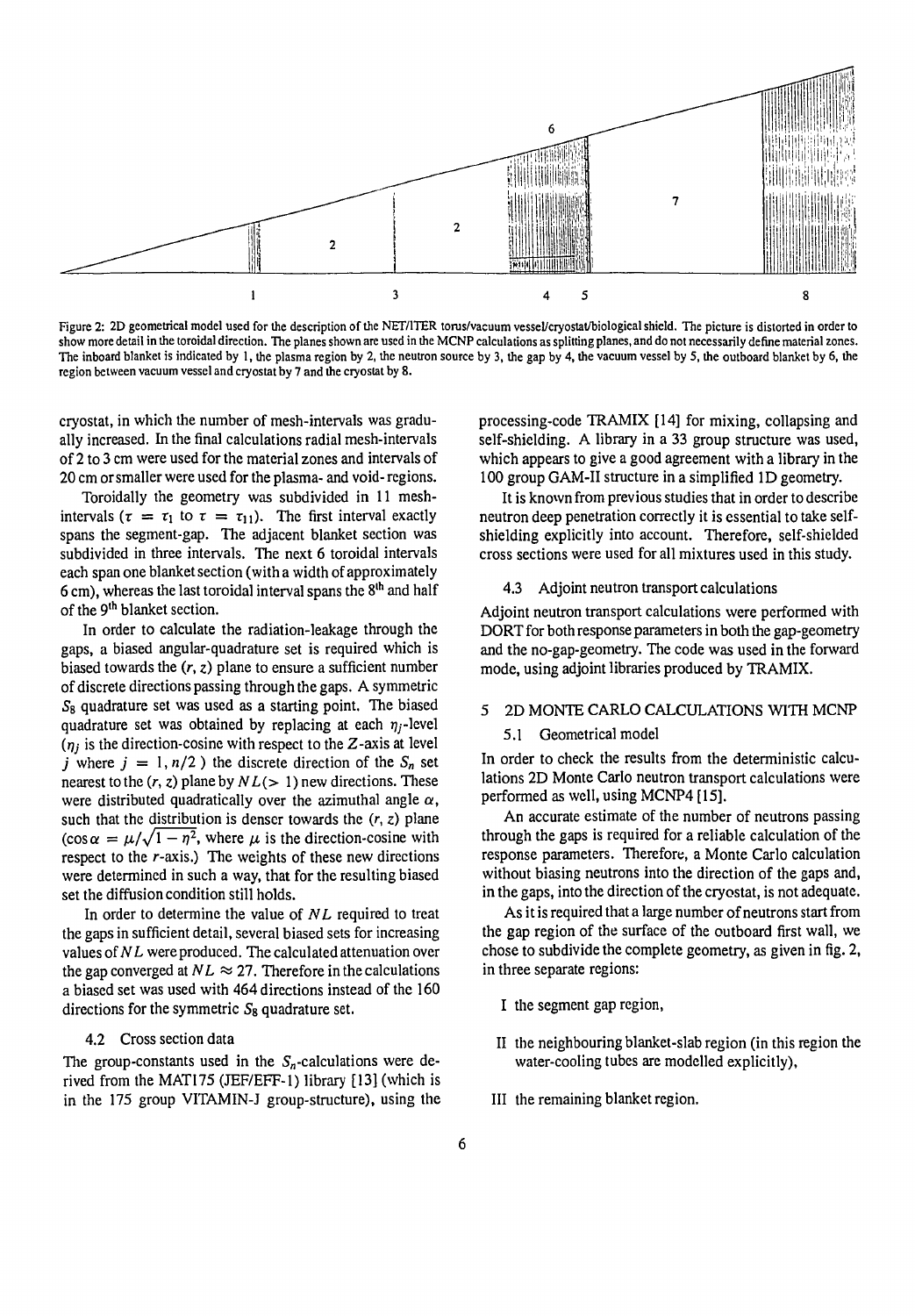Using this approach, in the first step of the calculations surface sources were produced on the outboard first wall for each of these three regions using the SSW-card in MCNP.

The remaining calculations were devoted to the transport of neutrons from the surface sources to the outside of the cryostat/biological shield. The weight-window technique was used in order to bias particles into the direction of the segment gap and also into the direction of the cryostat. The splitting planes were chosen in such a way, that a reasonably flat track distribution was obtained [16].

In the cryostat the neutrons were biased radially outward using the exponential transform in MCNP (see [16]) with *p =* 0.7.

On a series of locations response parameters were calculated (fluxes, dose rates, heating). The energy group structure for representing the flux spectra was taken to be identical to the one used in the DORT calculations (see section 4).

#### 5.2 Cross section data

Cross sections were taken from the EFF-1.3 library [17], which is based on the basic nuclear data from the JEF/EFF-1 evaluation. Thus, the cross section data used in these Monte Carlo calculations are consistent with those used in the DORT calculations, which are also based on the JEF/EFF-1 evaluation.

# 6 SENSITIVITY CALCULATIONS

The sensitivity calculations were restricted to the main consistuents of stainless steel, i.e. Fe, Cr and Ni, as it is known from previous studies that they will be the main contribution to the total uncertainty.

Libraries for use in SUSD were produced for these elements in the 33 group structure. Using NJOY-modules RECONR, BROADR, UNRESR and GROUPR and SUSD module GROUPSR the required GENDF library (see fig. 1) was produced.

The covariance library was obtained from the ZZ-VITAMIN-J/COVA library using the code ANGELO-2 [18] and SUSD-module SEADR. Uncertainty data for the elastic angular distribution (SAD uncertainties) were taken from the EFF-2 evaluation, converted to the SUSD-format by NJOYmodule ETSR and added to the covariance library (module ETSR is part of the ECN code package, which will be sent to the NEA Data Bank soon). SAD uncertainty data are only evaluated for energies  $E_n > 0.8$  MeV. The uncertainty for energies  $E_n < 0.8$  MeV was taken to be equal to the uncertainty at  $E_n = 0.8$  MeV. The SAD data are only available in the EFF-2 evaluation and are only given for the elastic cross sections of Fe, Cr and Ni.

Thus, with these libraries as well cross section sensitivity/uncertainty studies can be performed as SAD sensitivity/uncertainty calculations, in which the uncertainty in the angular distribution of the scattered neutrons is taken into account.

Unfortunately, uncertainty data for the energy distribution of scattered neutrons (SED data) are still lacking in the evaluations.

### 7 RESULTS

- 7.1 Neutron transport calculations
- 7.1.1 Comparison DORT MCNP

As can be seen from the energy-integrated  $\tau$ -averaged radial neutron flux profile  $\phi_{n,av}(r)$  given in fig. 3, there is a good agreement between the results of the deterministic calculations and the results of the Monte Carlo calculations, despite the large attenuation of more than 11 orders of magnitude between the neutron source and the end of the cryostat.



Figure 3:  $\tau$ -averaged radial flu: profiles for the geometry with gaps (above) and without gaps (below). In the upper figure the results of MCNP calculations are also given. Adjoint radial flux profiles for two different responses (energy integrated flux at beginning of vacuum vessel (vac vessel) and energy integrated flux at beginning of cryostat (cryostat)) are given in this figure as well.

A detailed comparison requires that neutron flux *spectra* are compared. An example is given in fig. 4, where neutron spectra calculated by DORT and MCNP at  $r = 981.5$  cm (end of vacuum vessel) are shown. It is clear from this figure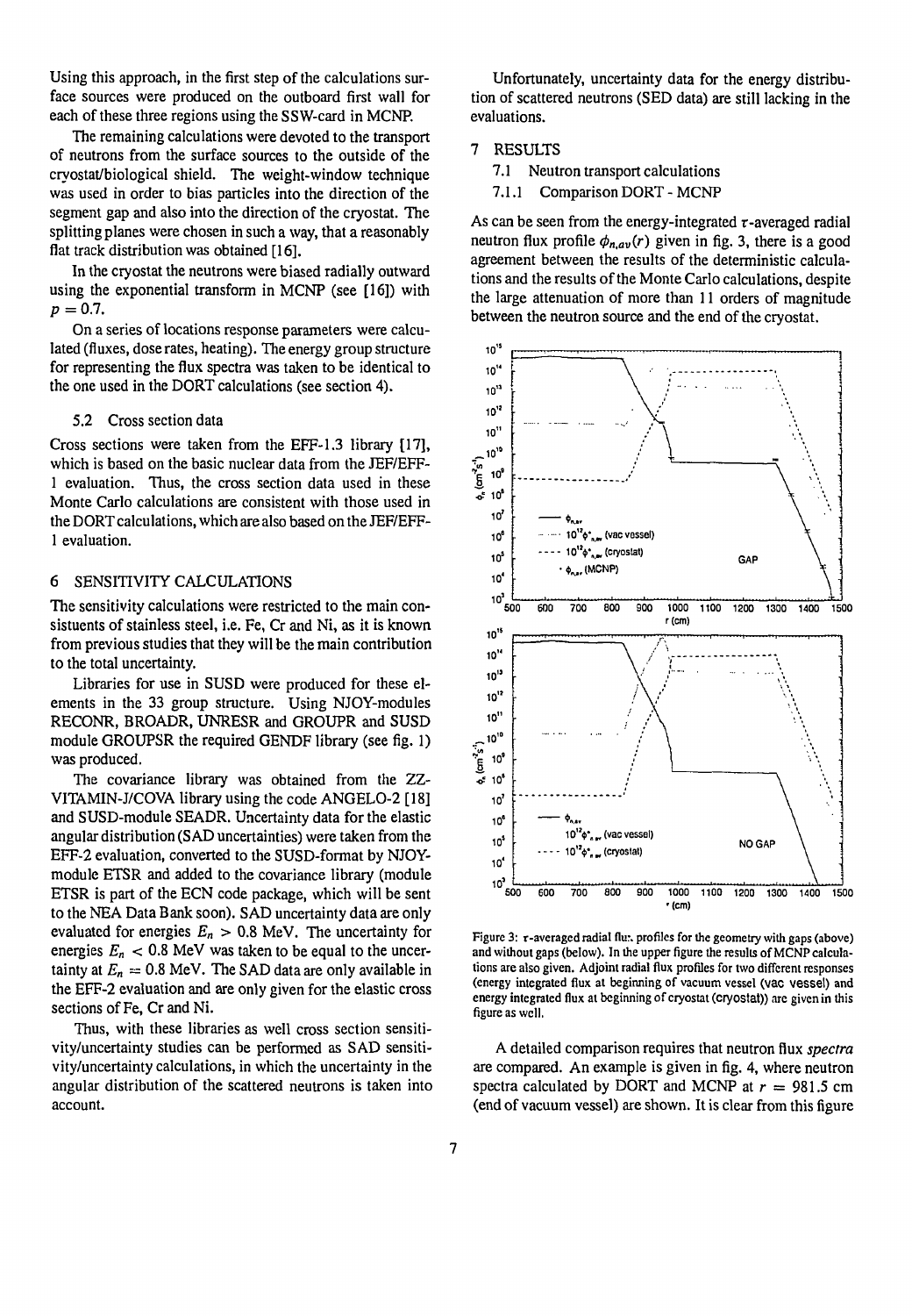

Figure 4:  $\tau$ -averaged neutron flux spectrum for the gap-geometry at  $r =$ 981.5 cm (end of vacuum vessel) as calculated by MCNP and DORT.

that also the calculated flux spectra agree well. An extensive comparison and discussion of the results can be found in [ 12].

The comparison of the DORT- and MCNP-results shows that consistent results can be obtained for gap streaming problems, provided that the gap region is accurately taken into account.

Therefore, for a comparison of the results for the gapgeometry with those for the no-gap-geometry it is sufficient to take only into account the DORT results.

# 7.1.2 Comparison of gap-geometry with no-gapgeometry

Results of neutron transport calculations for the gapgeometry and the no-gap-geometry are given in fig. 3.

The effect of the gaps is very clear from this figure: radiation levels are increased by a factor of more than 10 (at the end of the vacuum vessel) to more than 100 (at the end of the cryostat) compared to the situation without gaps.

Neutron spectra calculated by DORT at several locations are given in fig. 5. The spectrum at the first wall is hardly influenced by the presence of the gaps. Therefore, the  $\tau$ averaged neutron spectrum in the no-gap geometry (not given in this figure for clarity) nearly coincides with the  $\tau$ -averaged neutron spectrum in the gap-geometry.

The anisotropy of the toroidal distribution at the beginning of the vacuum vessel is evident, causing the strongly increased flux  $\phi_{n,av}$  as observed in fig. 3. The  $\tau$ -averaged flux (especially at  $E_n \geq 1$  MeV) is largely determined by neutrons from the gap region.

No pronounced anisotropy is present in the neutron spectrum at the beginning of the cryostat. Both the radiation level and the neutron spectrum are strongly determined by neutrons travelling through the gaps.



Figure 5: Toroidal flux spectra at the outboard first wall (upper figure), at the beginning of the vacuum vessel (middle figure) and at the beginning of the cryostat (lower figure). Spectra are given for  $\tau = \tau_1, \tau_4, \tau_7$  and  $\tau_{11}$ . In the latter two figs, for comparison the r-averaged neutron flux spectrum in the geometry with gaps is given as well as the average neutron flux spectrum in the geometry without gaps.

## 7.2 Sensitivity/uncertainty calculations

As mentioned in section 3 sensitivity/uncertainty calculations were performed for two different response parameters: the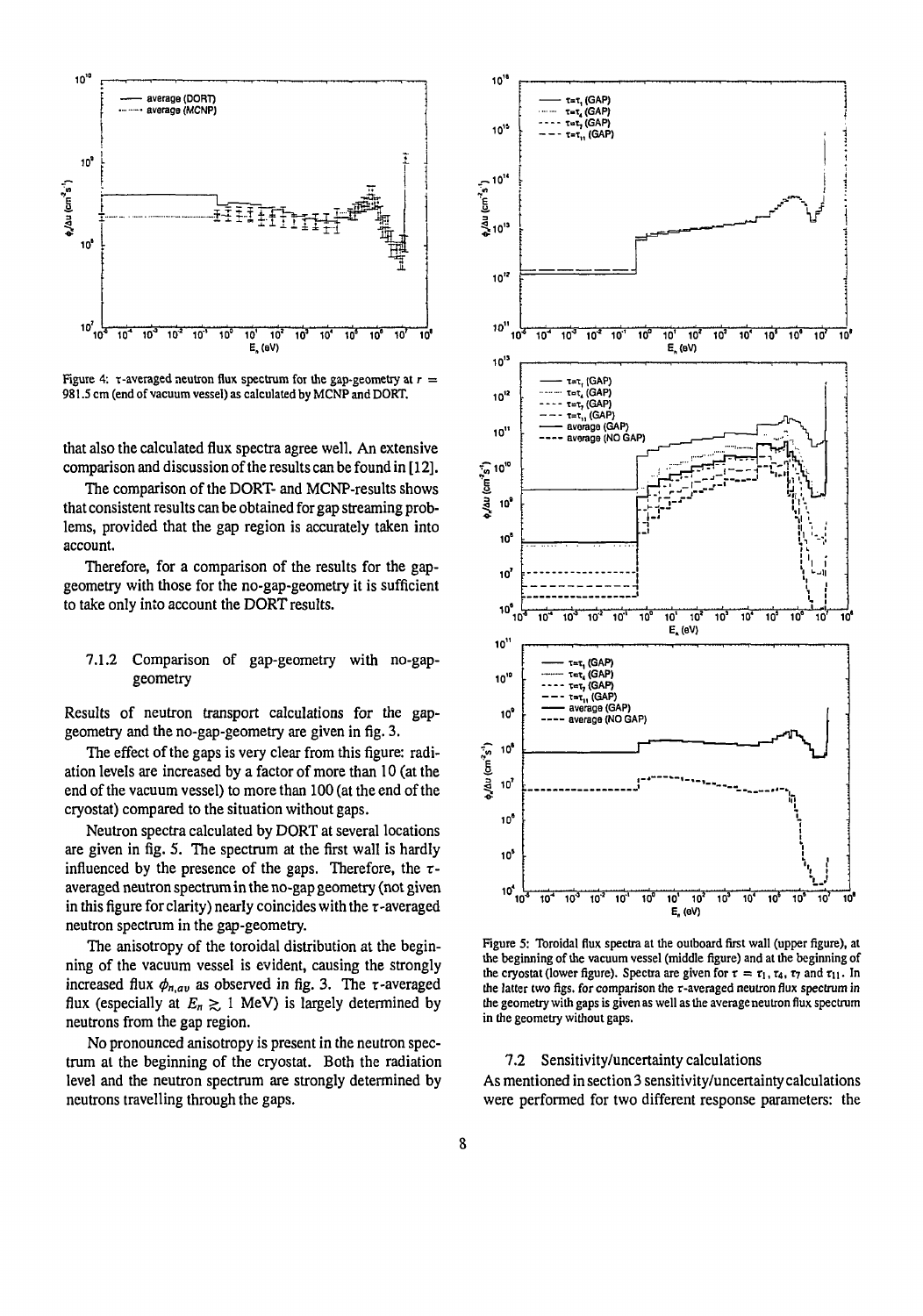

Figure 6: Toroidal adjoint flux spectra at the beginning of the vacuum vessel (upper figure) and at the position of the neutron source  $(r = 611 - 620$  cm) (lower figure). Spectra are given for  $\tau = \tau_1$ ,  $\tau_4$ ,  $\tau_7$  and  $\tau_{11}$ . In the lower figure for comparison the  $\tau$ -averaged neutron flux spectrum in the gapand the no-gap-geometry is given as well. Response parameter: energyintegrated neutron flux at the beginning of the vacuum vessel.

energy-integrated neutron flux at the beginning of the vacuum vessel and the energy-integrated neutron flux at the beginning of the cryostat.

# 7.2.1 Adjoint neutron transport calculations

Energy-integrated  $\tau$ -averaged neutron adjoint fluxes are given in fig. 3 for the gap- and the no-gap-geometry, respectively. As expected, the average importance of neutrons from the blanket region is much larger in the gap-geometry, leading to a difference of a factor of more than 10 in the plasma region.

This difference is obvious from a comparison of adjoint flux spectra at the position of the neutron source  $(r = 611 -$ 620 cm) for both geometries. It is seen from fig. 6 that when gaps are present, neutrons with a broad energy spectrum have a possibility of reaching the vacuum vessel or the cryostat. However, if these gaps are absent, only the most energetic

## 7.2.2 Sensitivity calculations

This difference is reflected in the sensitivity profiles  $P^g_{\Sigma}$  (NO GAP) (for the no-gap-geometry) and  $P^g_{\Sigma}$  (GAP) (for the gapgeometry), given in fig. 7 for the total, elastic and nonelastic cross sections of Fe. Similar profiles were calculated for Cr and Ni. There is a relative increase in  $P^g_{\Sigma}$  in the  $E_n \gtrsim 1$  MeV region for the geometry without gaps. Furthermore, the absolute value of  $\overline{P^g_{\Sigma}}$  (NO GAP) is much larger than the absolute value of  $P_{\Sigma}^{g}$  (GAP). This reflects the fact, that in the geometry without gaps neutrons suffer far more collisions than in the geometry with gaps.

Resulting integrated sensitivities  $S$  for Fe, Cr and Ni cross sections are given in table 1. From this table it is clear, that both the elastic and the nonelastic cross section contribute substantially to the total sensitivity. There is a strong dependence of the neutron energy spectrum, as can be observed for Ni in the no-gap-geometry.

#### 7.2.3 SAD sensitivities

The SAD sensitivity profile for the  $l = 1$  component of the elastic cross section of Fe is given in fig. 7 as well. As the anisotropy of the elastic cross section increases with increasing energy, this is reflected in the sensitivity profiles. Again, the sensitivity for the no-gap-geometry is much larger than for the gap-geometry.

### 7.3 Uncertainty calculations

Sensitivity profiles calculated in section 7.2 were used in order to calculate uncertainties in response parameters. Resulting uncertainties are summarized in table 2. From this table it can be deduced, that if the Fe, Cr and Ni cross sections are supposed to be non-correlated, the final uncertainty in the energy-integrated flux at the beginning of the vacuum vessel amounts to 33% in the no-gap-geometry and 6.5% in the gap-geometry. The uncertainty in energy-integrated flux at the beginning of the cryostat amounts to 72% in the no-gap-geometry and 5% in the gap-geometry. Therefore, there is a huge difference between the uncertainties in both geometries. This implies, that for sensitivity/uncertainty calculations the real geometry has to be taken into account very accurately. The large difference in this case is clearly due to the neutron spectrum which differs strongly between both geometries. Thus, different parts of the covariance matrix become important.

This is evident from the uncertainty in the energy integrated flux at the beginning of the cryostat due to Ni cross sections in the no-gap-geometry. Because of the large uncertainty in the Ni non-elastic cross section at low energies, this uncertainty strongly increases.

Furthermore, it is shown that the importance of SAD uncertainties may be large (especially for Fe), so that they not be neglected.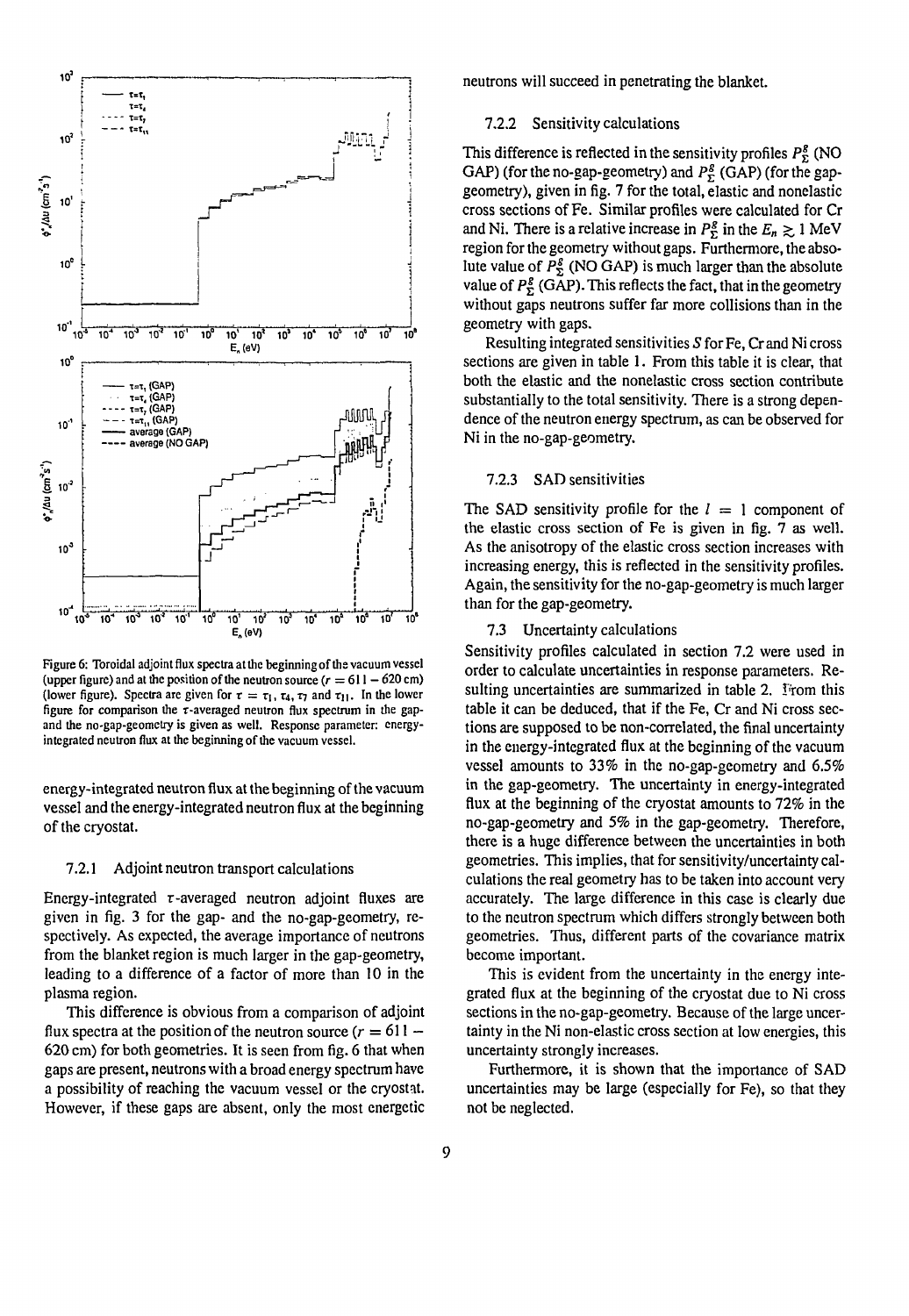Table 1: Calculated integrated sensitivities for both response parameters in the gap- and no-gap-geometry. Results for the energy integrated flux at the beginning of the vacuum vessel are given in the upper part of the table. In the lower part of the table the results for the energy integrated flux at the beginning of the cryostat are given.

|               | Fe        |           |                 |                         | Cr        |               |            |                                                              | Ni        |               |                  |             |
|---------------|-----------|-----------|-----------------|-------------------------|-----------|---------------|------------|--------------------------------------------------------------|-----------|---------------|------------------|-------------|
|               | $S_{tot}$ | $S_{SAD}$ | Selas           | $S_{nonel}$             | $S_{tot}$ | $S_{SAD}$     | $S_{elas}$ | $S_{nonel}$                                                  | $S_{tot}$ | $S_{SAD}$     | $S_{elas}$       | $S_{nonel}$ |
| GAP           | $-1.22$   | 0.183     | $-0.694$        | $-0.526$ $-0.329$ 0.052 |           |               |            | $-0.223$ $-0.106$ $-0.298$                                   |           | 0.029         | $-0.192$         | $-0.106$    |
| NO GAP        | $-5.85$   | 1.09      | $-3.50$         | $-2.35$                 |           | $-1.58$ 0.309 |            | $-1.11 -0.473$ $-1.29$                                       |           |               | $0.179 - 0.904$  | $-0.386$    |
| <b>GAP</b>    | $-1.20$   |           | $0.136 - 0.613$ |                         |           |               |            | $-0.587$ $-0.311$ $0.038$ $-0.168$ $-0.143$ $-0.296$ $0.021$ |           |               | $-0.164 - 0.132$ |             |
| <b>NO GAP</b> | $-8.41$   | 1.41      | $-5.16$         | $-3.25$                 |           | $-2.21$ 0.392 | $-1.51$    | $-0.698$                                                     |           | $-13.2$ 0.249 | $-4.87$          | $-8.35$     |

Table 2: Calculated uncertainties for both response parameters in the gap- and no-gap-geometry. Results for the energy integrated flux at the beginning of the vacuum vessel are given in the upper part of the table. In the lower part of the table the results for the energy integrated flux at the beginning of the cryostat are given.

|               |                                       | Fe                                    |                                          |                              | Cr                                    |                               | Ni                         |                              |                                        | Sum   |
|---------------|---------------------------------------|---------------------------------------|------------------------------------------|------------------------------|---------------------------------------|-------------------------------|----------------------------|------------------------------|----------------------------------------|-------|
|               | $\frac{(\Delta R)}{R}$ <sub>tot</sub> | $\left(\frac{\Delta R}{R}\right)$ SAD | $\left(\frac{\Delta R}{R}\right)_{elas}$ | $(\frac{\Delta R}{R})_{tot}$ | $\left(\frac{\Delta R}{R}\right)$ SAD | $(\frac{\Delta R}{R})_{elas}$ | $\frac{(\Delta R)}{R}$ lot | $\frac{(\Delta R)}{R}$ ) SAD | $\left(\frac{\Delta R}{R}\right)$ elas |       |
| GAP           | l.78%                                 | 5.41%                                 | 1.00%                                    | 2.71%                        | 1.49%                                 | 2.22%                         | 0.862%                     | 0.300%                       | 0.781%                                 | 6.54% |
| NO GAP        | 9.11%                                 | 28.1%                                 | $5.27\%$                                 | 11.7%                        | 7.75%                                 | 10.5%                         | 3.78%                      | 1.57%                        | 3.76%                                  | 33.0% |
| GAP           | 2.03%                                 | 4.37%                                 | 0.961%                                   | 1.87%                        | 1.20%                                 | 1.56%                         | 0.874%                     | 0.236%                       | 0.584%                                 | 5,38% |
| <b>NO GAP</b> | 13.3%                                 | 42.0%                                 | 8.14%                                    | 14.3%                        | 11.4%                                 | 13.3%                         | 53.4%                      | 2.80%                        | 22.9%                                  | 71.7% |

## 8 CONCLUSIONS

- Using the sensitivity/uncertainty code system developed at ECN Petten it is relatively easy to perform sensitivity and uncertainty calculations for elaborate 2D geometries.
- In this paper the results are presented of calculations performed for two designs of shielding blankets for a demo-type fusion reactor (the "gap-geometry" and the "no-gap-geometry"). It appears, that the uncertainty in energy integrated fluxes strongly depends on the neutron spectrum, which is strongly dependent on the exact geometry of the reactor. The uncertainty for the same response parameter may be as large as 70% (no-gapgeometry) or as small as 5% (gap-geometry).
- The contribution of uncertainties in the angular distributions of scattered neutrons to the total uncertainty is large. The contribution of uncertainties in the *energy* distributions of scattered neutrons may be large as well. However, data for both types of uncertainties are generally scarce (or even unavailable) in current evaluated nuclear data files.
- The calculated uncertainties may be rather large and should clearly be reduced. It is likely, that the actual uncertainty is smaller than the one calculated. Therefore, there is a clear need for *better* cross section covariance data as well as covariance data for angular- and energy

distributions if accurate sensitivity and uncertainty calculations are required.

# **REFERENCES**

- [1] K. Furuta, Y. Oka and S. Kondo: SUSD: A computer Code for Cross Section Sensitivity and Uncertainty Analysis Including Secondary Neutron Energy and Angular Distributions, Report UTNL-R0185, Nucl. Eng. Res. Lab. University of Tokyo, 1986, NEA Data Bank 1151 package
- [2] D. W. Muir and R. E. MacFarlane: The NJOY Nuclear Data Processing System, Report LA-9303-M, Los Alamos National Laboratory, 1987
- [3] S. A. W. Gerstl and W. M. Stacey Jr.: A Class of Second-Order Approximate Formulations of Deep Penetration Radiation Transport Problems, Nucl. Sci. Eng. 51 (1973) 339
- [4] D. E. Bartine, E. M. Oblow and F. R. Mynatt: Radiation-Transport Cross-Section Sensitivity Analysis - A General Approach Illustrated for a Thermonuclear Source in Air, Nucl. Sci. Eng. 55 (1974) 147
- [5] S. A. W. Gerstl, D. J. Dudziak and D. W. Muir: Cross-Section Sensitivity and Uncertainty Analysis with Application to a Fusion Reactor, Nucl. Sci. Eng. 62 (1977) 137